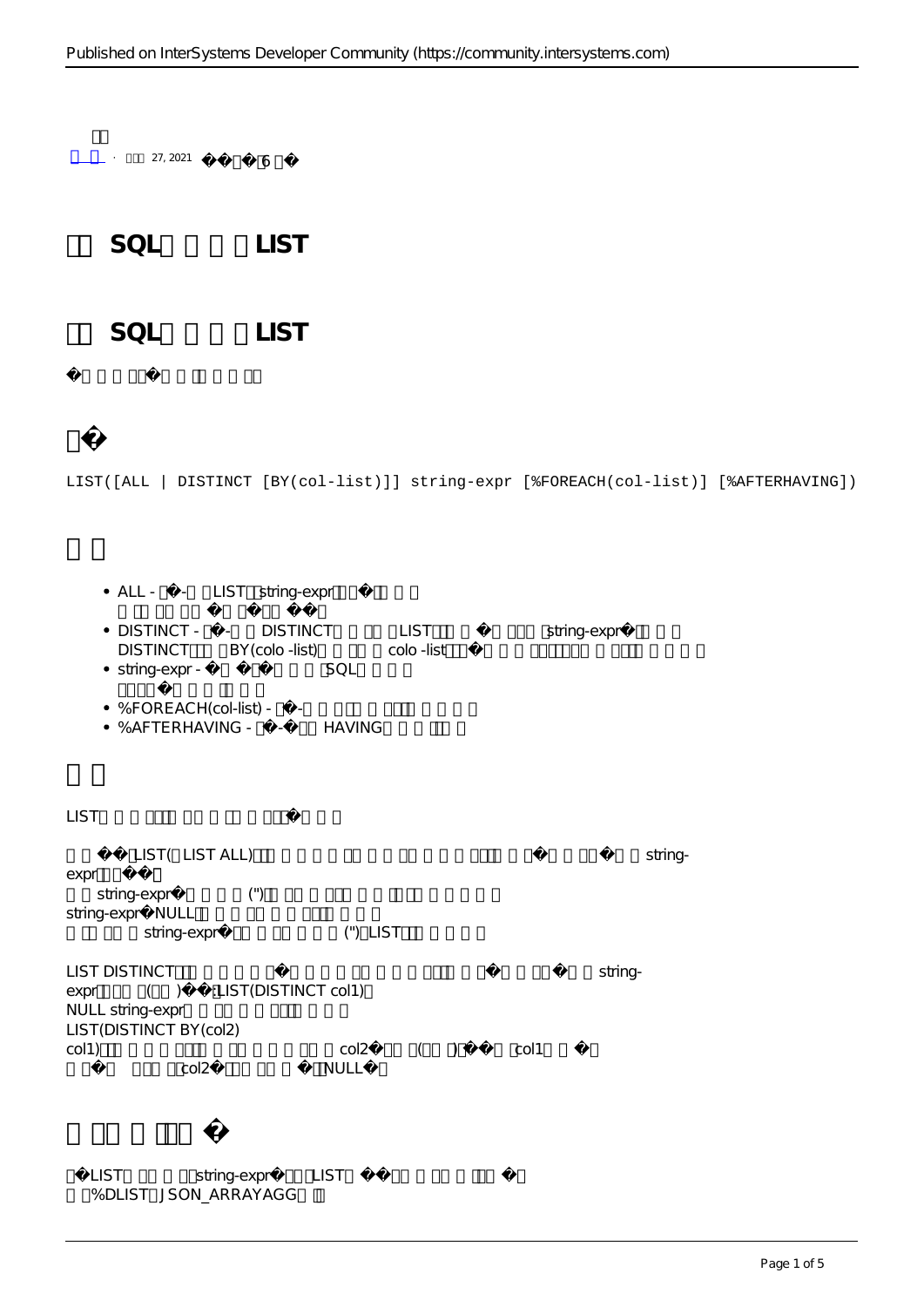# LIST %SelectMode

| %SelectMode | TIST.  |       |         | :0=Logical( $\big)$ 1=ODBC, 2= display |
|-------------|--------|-------|---------|----------------------------------------|
| <u>LIST</u> | ODBC.  |       | $%$ LST |                                        |
| % I IST     | I IST. | ODBC. |         |                                        |

## LIST ORDER BY

| <b>LIST</b><br>BY                                                                                                                                                                            | LIST                                                                                                                                  |          | ORDER BY ORDER |  |  |  |
|----------------------------------------------------------------------------------------------------------------------------------------------------------------------------------------------|---------------------------------------------------------------------------------------------------------------------------------------|----------|----------------|--|--|--|
|                                                                                                                                                                                              | <b>LIST</b>                                                                                                                           | 3641,144 |                |  |  |  |
|                                                                                                                                                                                              | $\bullet$ LIST<br>• %DLIST<br>· JSON_ARRAYAGG JSON<br>• XMLAGG                                                                        |          |                |  |  |  |
|                                                                                                                                                                                              | SQL<br>A<br>$\sim 10^6$                                                                                                               |          | Home_State     |  |  |  |
| ClassMethod ListFunction()<br>{<br>&sql(SELECT LIST(Home_State)<br>INTO : statelist<br>FROM Sample. Person<br>WHERE Home_State %STARTSWITH 'A')<br>w "The states are:", !, statelist<br>$\}$ |                                                                                                                                       |          |                |  |  |  |
|                                                                                                                                                                                              | DHC-APP>d ##class(PHA.TEST.SQLCommand).ListFunction()<br>The states are:<br>AR , AL , AZ , AZ , AZ , AR , AL , AZ , AR , AL , AL , AR |          |                |  |  |  |

 ${\sf A} \hspace{1.5cm} : \hspace{1.5cm}$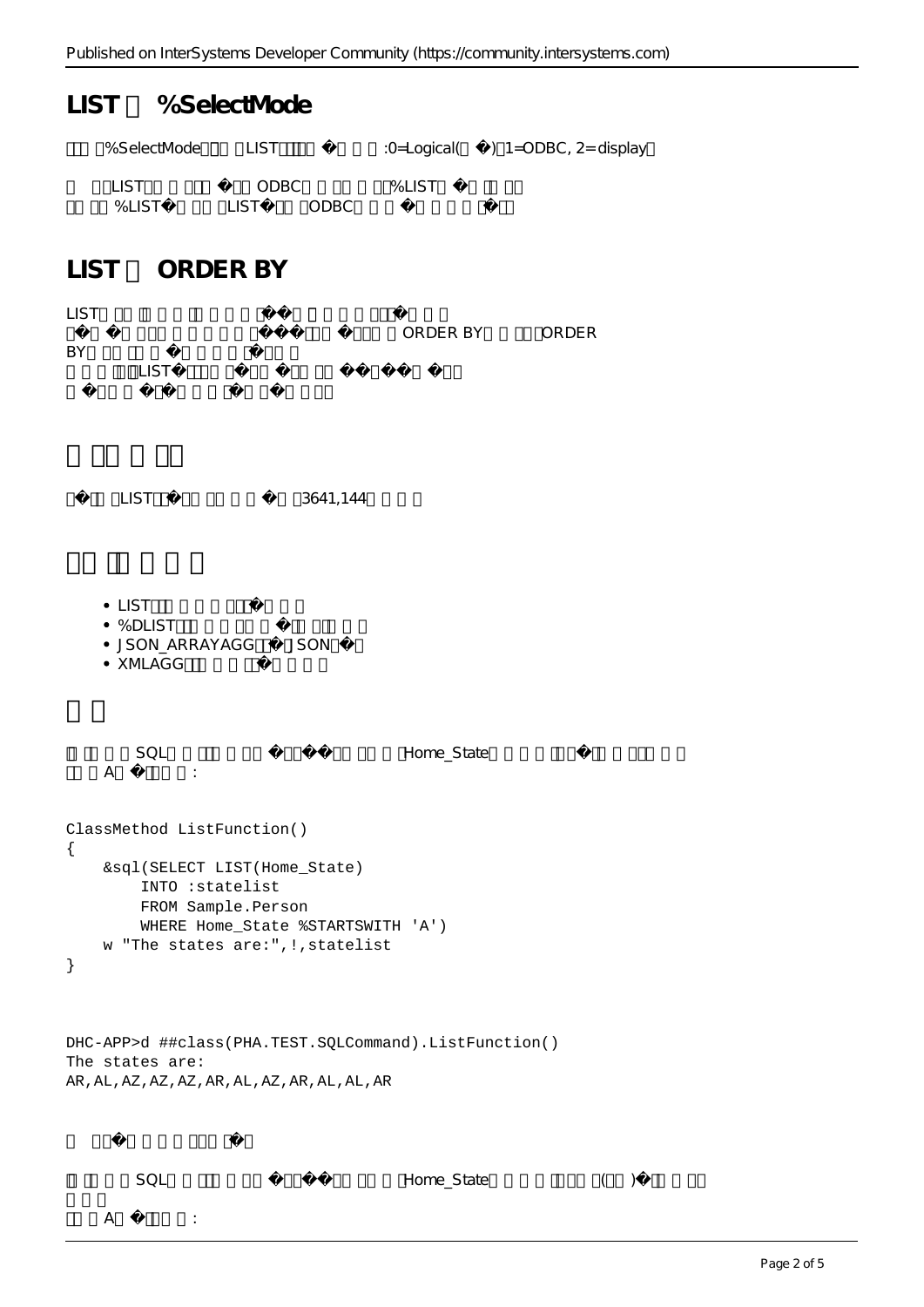```
ClassMethod ListFunction1()
{
     &sql(SELECT LIST(DISTINCT Home_State)
         INTO :statelist
         FROM Sample.Person
        WHERE Home State %STARTSWITH 'A')
     w "The distinct states are:",!,statelist
}
DHC-APP> d ##class(PHA.TEST.SQLCommand).ListFunction1()
The distinct states are:
AR,AL,AZ
  SQL Home_City
   Home_State Home_City
这些名单可能包括重复的城市名称:
SELECT Home_State,
        COUNT(Home_City) AS CityCount,
        LIST(Home_City) AS ListAllCities
FROM Sample.Person
GROUP BY Home_State
              Home City 3. 1999年4月, 2010年4月, 2010年4月, 2010年4月, 2010年4月, 2010年4月, 2011年4月, 2011年4月, 2011年4月, 2011年4月, 2011年4月, 2011年4月, 2011年4月, 2011年4月, 2011年4月, 2011年4月, 2011年4月, 2011年4月, 2011年4月, 2011年4月, 2011年4月, 2011年4月, 2011年4月, 2
SELECT Home_State,
        COUNT(DISTINCT Home_City) AS DistCityCount,
        COUNT(Home_City) AS TotCityCount,
        LIST(DISTINCT Home_City) AS DistCitiesList
FROM Sample.Person
GROUP BY Home_State
         "A" Home State
       Home_State (distinct Home_State);
     Home_City (distinct BY(Home_City)
Home_State) Home_State Home_City NULL;
    Home_State :
SELECT LIST(DISTINCT Home State) AS DistStates,
        LIST(DISTINCT BY(Home_City) Home_State) AS DistCityStates,
        LIST(Home_State) AS AllStates
FROM Sample.Person
WHERE Home_State %STARTSWITH 'A' 
      SQL %SelectMode DOB 0DBC :
```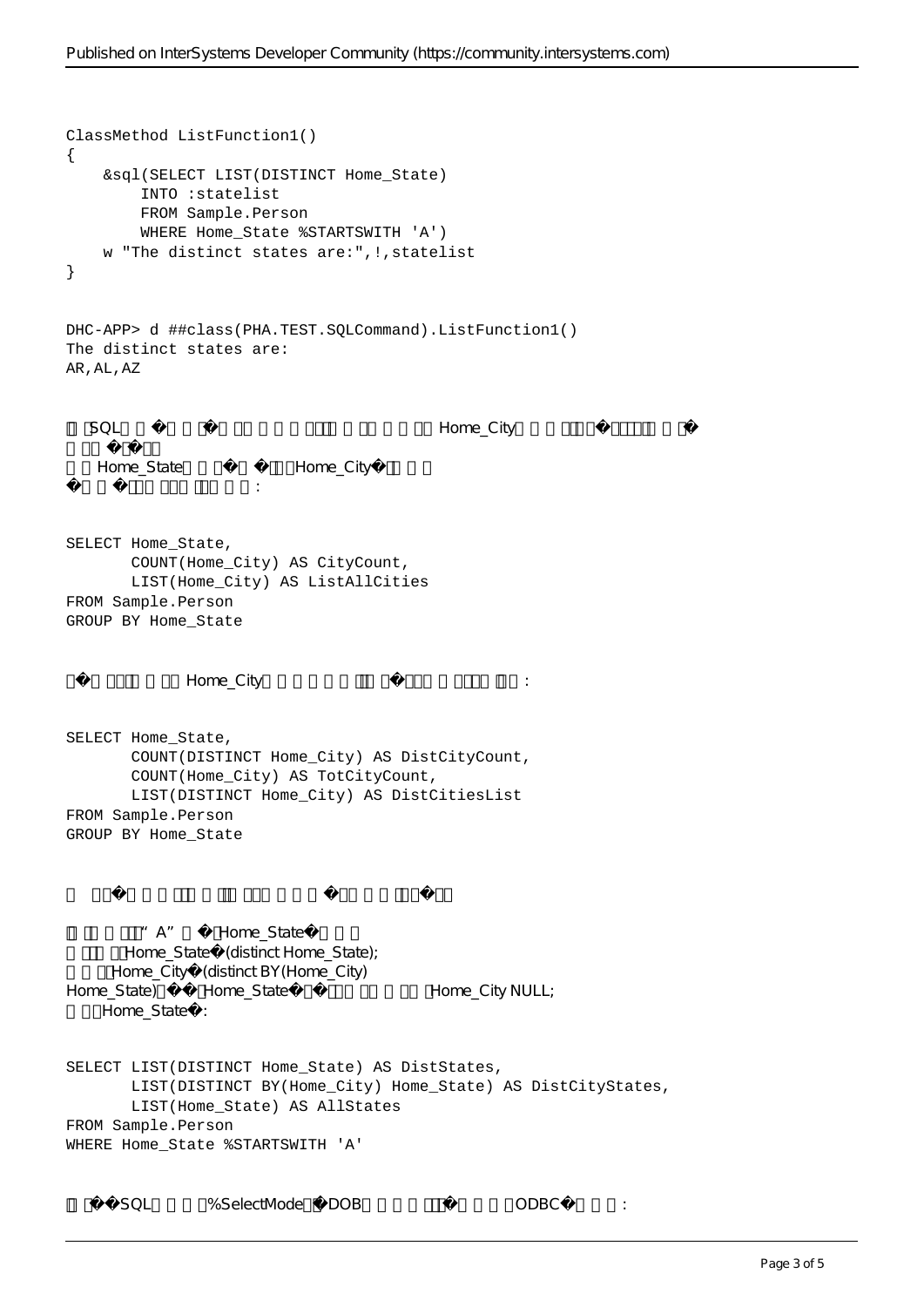```
ClassMethod ListFunction2()
{
     s myquery = "SELECT LIST(DOB) AS DOBs FROM Sample.Person WHERE Name %STARTSWITH '
A'"
     s tStatement = ##class(%SQL.Statement).%New()
     s tStatement.%SelectMode=1
     s qStatus = tStatement.%Prepare(myquery)
     if qStatus'=1 {
         w "%Prepare failed:" 
         d $System.Status.DisplayError(qStatus) 
         q
     }
     s rset = tStatement.%Execute()
     d rset.%Display()
     w !,"End of data"
}
DHC-APP>d ##class(PHA.TEST.SQLCommand).ListFunction2()
DOBs
1973-06-17,1943-05-22,1943-04-21,2011-07-07,1993-10-05,1953-02-25,1968-11-18
1 Rows(s) Affected
End of data
     SQL %FOREACH
         Home_State Home_State
ClassMethod ListFunction3()
{
     s myquery = 3
     s myquery(1) = "SELECT DISTINCT Home_State,"
     s myquery(2) = "LIST(Age %FOREACH(Home_State)) AgesForState "
     s myquery(3) = "FROM Sample.Person WHERE Home_State %STARTSWITH 'M'"
     s tStatement = ##class(%SQL.Statement).%New()
     s tStatement.%SelectMode=1
     s qStatus = tStatement.%Prepare(.myquery)
    if qStatus'=1 \{ w "%Prepare failed:" 
         d $System.Status.DisplayError(qStatus) 
q
     }
     s rset = tStatement.%Execute()
     d rset.%Display()
     w !,"End of data"
}
DHC-APP>d ##class(PHA.TEST.SQLCommand).ListFunction3()
Home_State AgesForState
MA 55
MD 10,36,31,85,10,94,28
ME 25,20,55,11
MI 11,75,46,17,71
MN 11,43,73,98
MO 77, 33, 42, 55, 89, 26, 87, 45, 34
MS 7, 25, 13
```